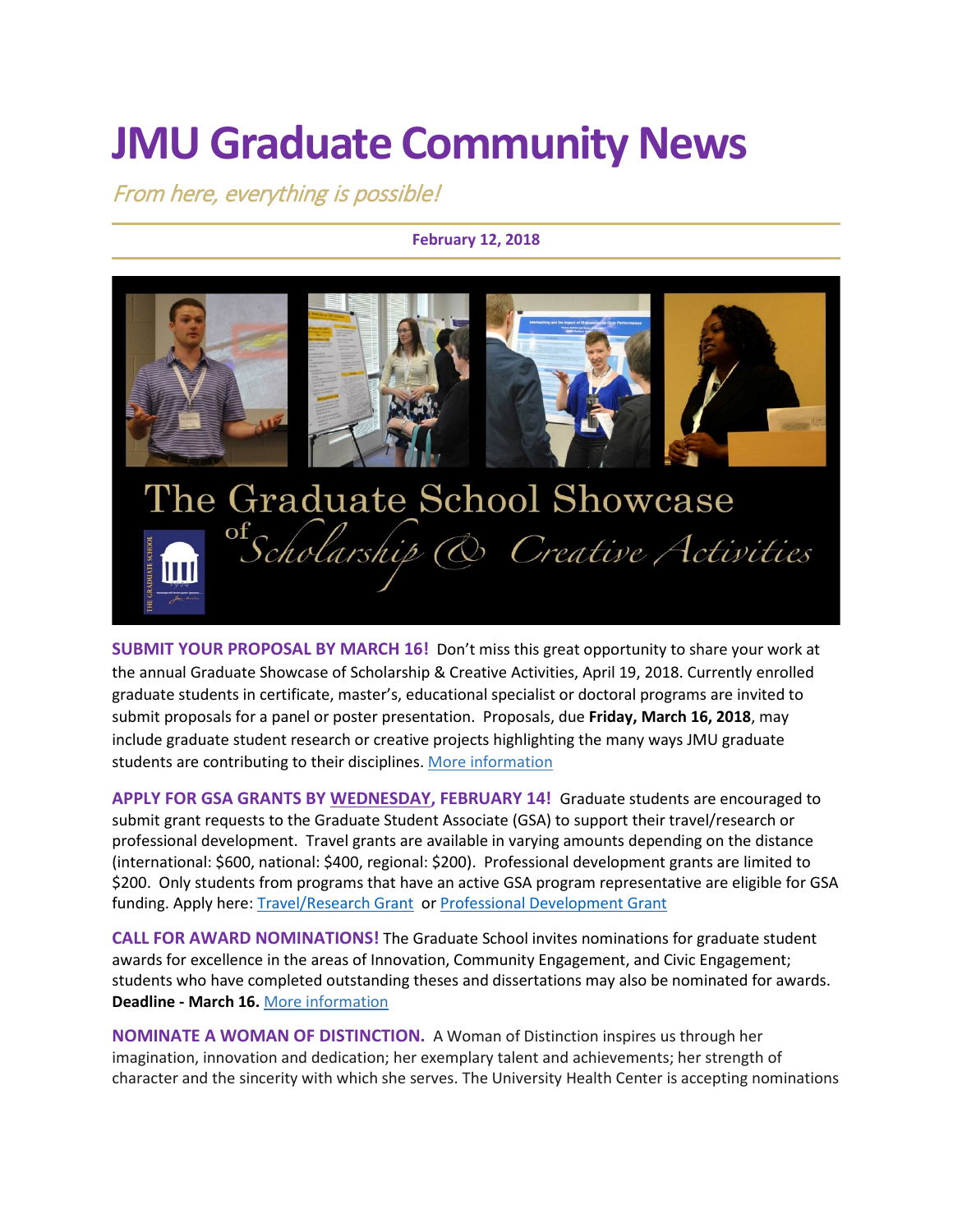for the 2018 Woman of Distinction Awards. **Deadline - February 16**. Submit nominations to Alexandra Abreu [\(abreuax@jmu.edu\)](mailto:abreuax@jmu.edu)

#### **NOMINATE SOMEONE WHO IS MAKING THE WORLD A BETTER**

**PLACE.** The JMU School of Public and International Affairs is accepting nominations for three public service awards: The Lifelong Achievement in Public Service, The John B. Noftsigner Alumni Award for Public Service Excellence, The Excellence in Public Service Award. **Deadline – March 15**. For more information call 361-779-2392, or email [taylor2ja@jmu.edu.](mailto:taylor2ja@jmu.edu)



**"ALL TOGETHER ONE" NOMINATIONS.** JMU students/faculty/and staff to nominate members of the community who **exemplify the special spirit of "All Together One".** This may include: Community Building, Inspiring Others, Dedication to Learning, Caring for Others, etc. **Deadline - March 19 by noon.**  Presented in "A Community Gathering" Ceremony, April 1. For more information email [bauercg@jmu.edu](mailto:bauercg@jmu.edu)



**GRADUATE SCHOOL TRAVEL GRANTS!** All graduate students who are making a presentation at a conference are eligible to apply for a Graduate School travel grant. Grant recipients can reduce the cost of professional travel, and can list this competitive award as an accomplishment on their resume. *Use the application form available on the TGS website, and submit your application both electronically and in hard copy form.* **Final Deadline - March 31.** [More Information](http://www.jmu.edu/grad/current-students/awards-grants/travel-grants.shtml)

**CAREER AND ACADEMIC PLANNING** invites students to join the **Student Advisory Board!** Share your ideas in order to improve the ways in which we support JMU graduate students' career development and gain a more in-depth connection to JMU's career services. **Application Deadline - March 23.** [More](https://www.jmu.edu/cap/studentadvisoryboard/index.shtml)  [information](https://www.jmu.edu/cap/studentadvisoryboard/index.shtml)

**[RECYCLEMANIA](https://recyclemania.org/)** is a friendly competition for college and university recycling programs to promote waste reduction activities to their campus communities. The competition runs from February 4 through March 31. Last year, in the Total Recycling category, JMU ranked 64<sup>th</sup> out of the 215 participating schools nationwide. Contribute to JMU's efforts! **Remember to recycle!**

**NEED A JOB?** Currently, there are 13 graduate assistantships, 22 student positions, as well as 13 wage positions, for which graduate students might qualify, posted on JMU's [Joblink.](https://joblink.jmu.edu/)

### Upcoming Events

#### **EDUCATION FOR DEMOCRACY. A PRESENTATION BY LYNN PASQUERELLA**, **Tuesday, February**

**13.** Madison Vision Speaker Lynn Pasquerella is President of the Association of American Colleges and Universities. A philosopher whose career has combined teaching and scholarship with local and global engagement, she has continuously demonstrated a deep and abiding commitment to ensuring that all students have access to excellence in liberal education, regardless of their socio-economic background. [More Information](http://www.jmu.edu/events/president/2018/02/MVS-Pasquerella.shtml)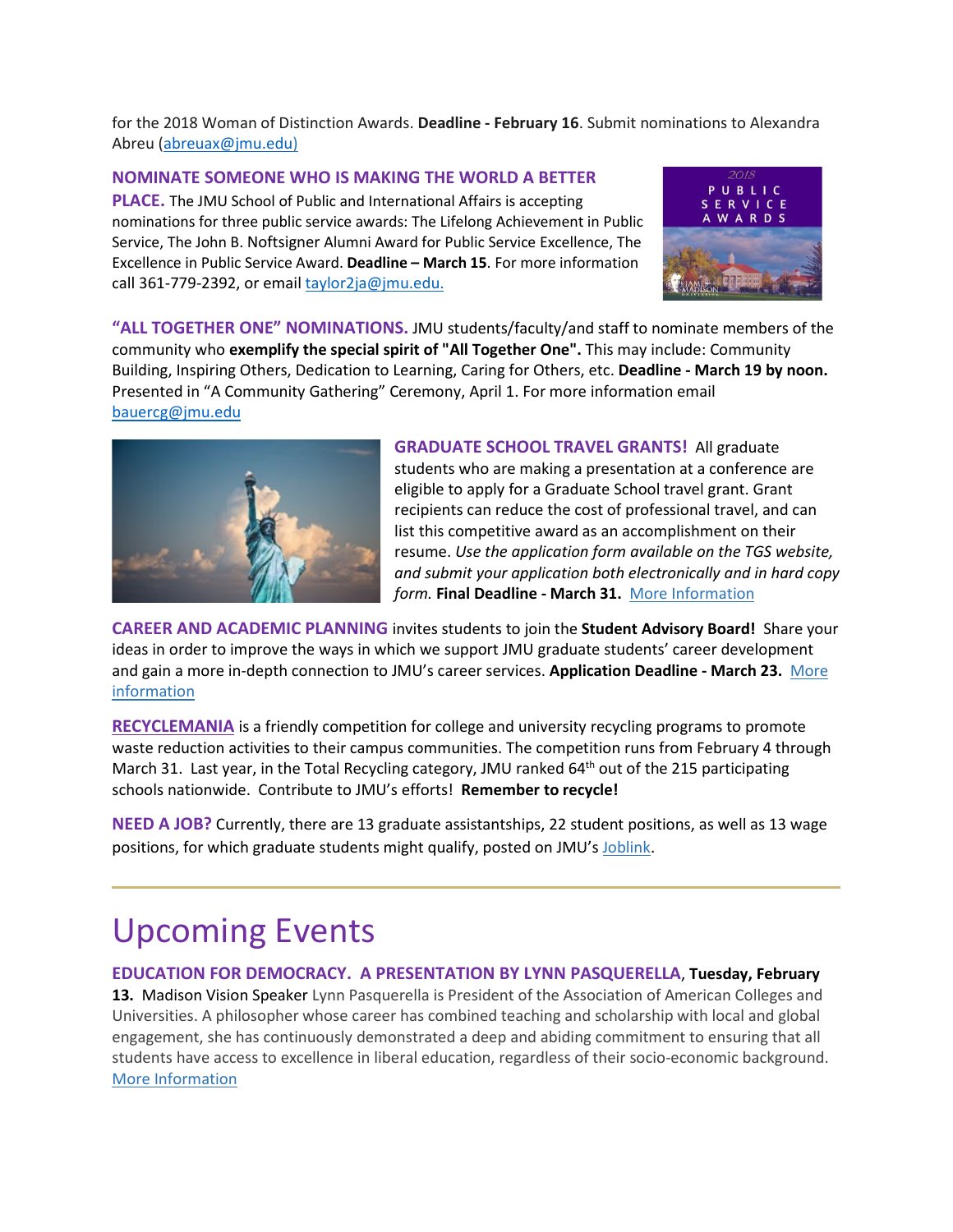#### **THE FURIOUS FLOWER POETRY CENTER NATIONAL COLLEGIATE SUMMIT, MARCH 22-24.** This

event will bring together students from schools along the East Coast to explore how poetry reaches across geographical borders and beyond conventional literary and ideological boundaries. The three-day program includes:

- Readings and in-depth workshops facilitated by the former Poet Laureate of Louisiana, Brenda Marie Osbey, and the Civic Poet of Seattle, Anastacia Reneè
- A poetry reading and presentation by the 2017 Pulitzer Prize winner Tyehimba Jess
- Roundtable discussions
- A day-trip to Charlottesville for the Virginia Festival of the Book
- A closing open mic session for participating student poets.

Registration is FREE for JMU students excluding meals, or \$25 with meals. **The deadline to register is March 11.** [More information](http://www.jmu.edu/furiousflower/collegiate-summit/)

**TECHNOLOGIES OF FRANKENSTEIN, 1818-2018**, to be held **March 7-9** at Stevens Institute of Technology in Hoboken, NJ. The 200th anniversary year of the first edition of Mary Shelley's *Frankenstein: Or, The Modern Prometheus* has drawn worldwide interest in revisiting the novel's themes. [More Information](http://frankenstein2018.org/)

**INTERDISCIPLINARY SYMPOSIUM ON NARRATIVE MEDICINE:** Resilience, Professionalism, & Self-Care. **Saturday, April 14,** at Wake Forest University [More Information](http://humanitiesinstitute.wfu.edu/programming/nmsym?utm_source=SHH+Newsletter+Spring+2018&utm_campaign=SHH+Newsletter+Spring+2018&utm_medium=email) 

**GRADUATE SHOWCASE OF SCHOLARSHIP AND CREATIVE ACTIVITIES, April 19th: 9:30 am - 5:30 pm.** [More Information](https://www.jmu.edu/grad/GraduateShowcase/proposals-wanted.shtml)

For additional events of possible interest, regularly check<http://www.jmu.edu/events>

### Downtown Calendar

**MARDI GRAS WEEKEND FEAST** [Jimmy Madison's,](http://www.jimmymadisons.com/) **February 9-13** Enjoy New Orleans inspired dishes! The King Cake will only be offered on Fat Tuesday.

ART COUNCIL OF THE VALLEY'S **[Advancing the Arts grant](http://www.valleyarts.org/advancing-the-arts-grants) applications are now available. Deadline - March 12, 5:00**

**RESTAURANT WEEK, MARCH 5-11.** Experience the culinary scene that everyone is raving about! During this [week-long event,](https://urldefense.proofpoint.com/v2/url?u=https-3A__downtownharrisonburg.us11.list-2Dmanage.com_track_click-3Fu-3Df8d978a0dce2adbe88395ef82-26id-3Dd15a33d3a4-26e-3D1f4d635f6f&d=DwMFaQ&c=eLbWYnpnzycBCgmb7vCI4uqNEB9RSjOdn_5nBEmmeq0&r=WMqMWf1eH1PYoTSc_U2gXQ&m=0KyOORAfQ58b5Y5ahhgIqX6xcXmTaazH1b0Oo-8ZskQ&s=b6hfT3-MByAm9tHl7mfCuI92KPjtBAR3Y_wfeQlT1WA&e=) restaurants in Harrisonburg will come together to showcase their talent and creativity by serving up fresh, innovative menus; one-of-a-kind restaurant collaborations; chef expos, and culinary events. More than 30 restaurants in downtown's culinary district will be participating. Keep an eye on our website to see what's on the menu.

## Tips from TGS (The Graduate School)

**Graduate Polices.** You are responsible to read and follow the graduate policies set forth in th[e Graduate](http://jmu.edu/catalog)  [Catalog.](http://jmu.edu/catalog) Important information regarding degree progress, including rules for successful progression and continuous enrollment are also on the [Graduate School website](http://www.jmu.edu/grad/current-students/degree-progress/beginning.shtml)